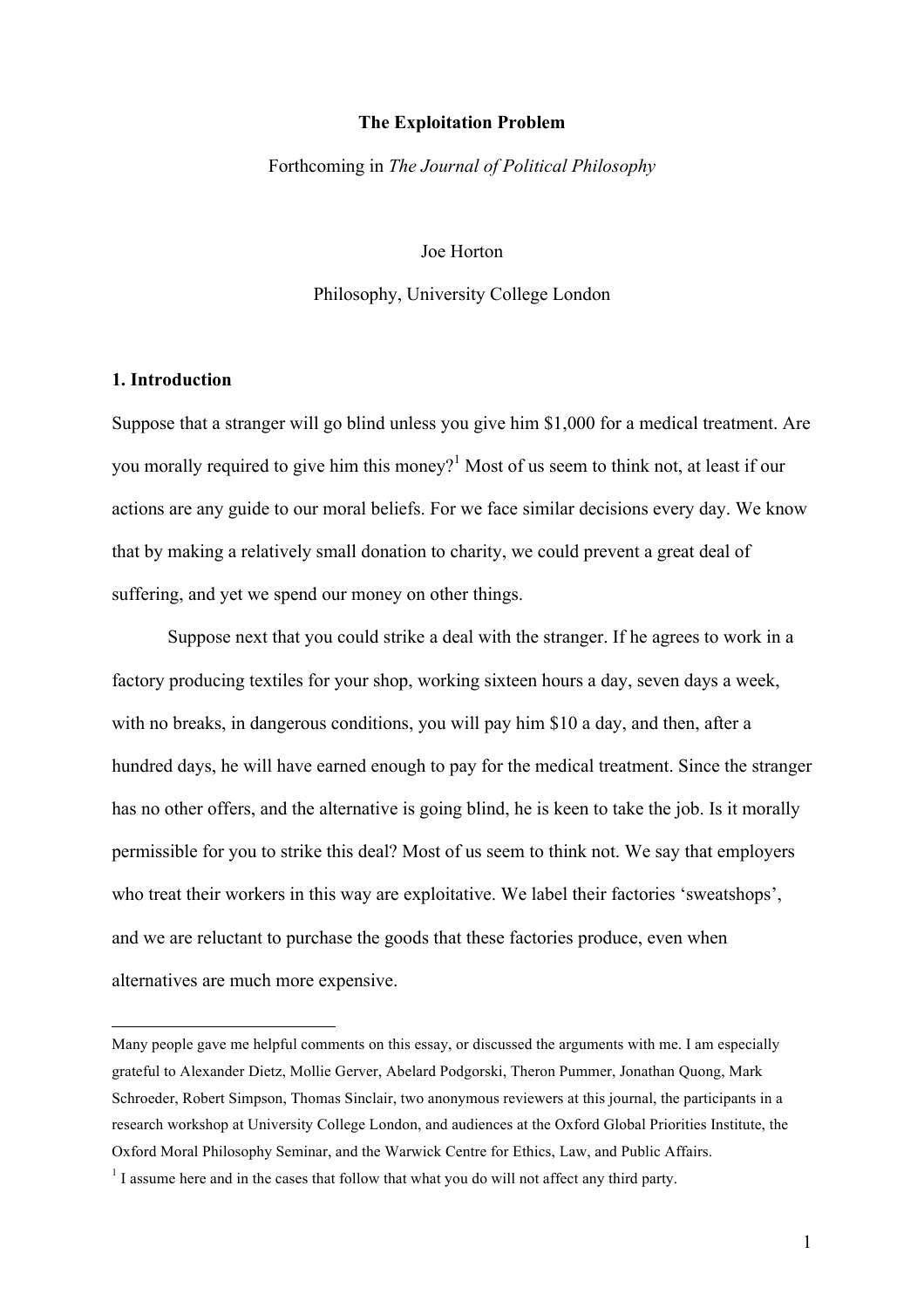There might be a problem here. We seem to think both that (1) it is permissible for you not to help the stranger, and that (2) it is wrong for you to exploit the stranger. These claims together imply that (3) you ought to let the stranger go blind rather than exploit him, even though he would much rather be exploited. Some people find this implication very counterintuitive. <sup>2</sup> We can call this *the exploitation problem*.

If we want to avoid (3), we must reject either (1) or (2).<sup>3</sup> It is tempting to reject (1), but that seems to push us towards a counterintuitively demanding moral view, on which we

<sup>&</sup>lt;sup>2</sup> Richard Arneson formulates the problem as follows: 'Any plausible non-consequentialist morality will allow that people are not always obligated to do whatever would bring about the best outcome. We are often permitted to pursue our own projects even when others we could help are thereby left badly off. If we combine this idea with a moral rule against exploiting others, we are committed to the claim that given a choice between (a) having nothing at all to do with Smith or (b) engaging in mutually beneficial voluntary cooperation from which Smith gains unfairly little benefit, it follows that often it would be perfectly morally acceptable, not wrong at all, to choose course (a) but unfair and morally wrong to choose course (b). Morality then dictates that one should act in a way that would leave all affected parties worse off compared to an alternative course of action one could instead take. A candidate morality that has this implication is perverse.' See Arneson, 'Exploitation and Outcome', *Politics, Philosophy & Economics* 12 (2013): 392–412, at 393–394. This problem, or something close, is also discussed in Alan Wertheimer, *Exploitation* (Princeton University Press, 1996): 289–293; Matt Zwolinski, 'Sweatshops, Choice, and Exploitation', *Business Ethics Quarterly* 17 (2007): 689–727; Matt Zwolinski, 'The Ethics of Price Gouging', *Business Ethics Quarterly* 18 (2008): 347–378; Benjamin Powell and Matt Zwolinski, 'The Ethical and Economic Case Against Sweatshop Labor: A Critical Assessment', *Journal of Business Ethics* 107 (2012): 449–472; Benjamin Ferguson, 'The Paradox of Exploitation', *Erkenntnis* 81 (2016): 951–97; and Erik Malmqvist, 'Better to Exploit than to Neglect? International Clinical Research and the Non-Worseness Claim', *Journal of Applied Philosophy* 34 (2017): 474–488. Many of these writers focus not on the conclusion that you ought to not interact rather than exploit, as Arneson and I do, but instead on the conclusion that the outcome in which you exploit is worse than the outcome in which you do not interact. I focus on the former conclusion because the latter follows from (1) and (2) only given the very controversial assumption that morally permissible acts always make things go better than morally wrong acts. <sup>3</sup> The inference from (1) and (2) to (3) is an application of the following general principle: if *X* is morally permissible and *Y* is morally wrong, you ought to do *X* rather than *Y*. We often use this principle in our normative reasoning. For example, from the fact that it is permissible to say nothing and the fact that it is wrong to say something nasty, we readily infer that you ought to say nothing rather than say something nasty—or, as we more commonly say, if you are not going to say something nice, you ought to say nothing.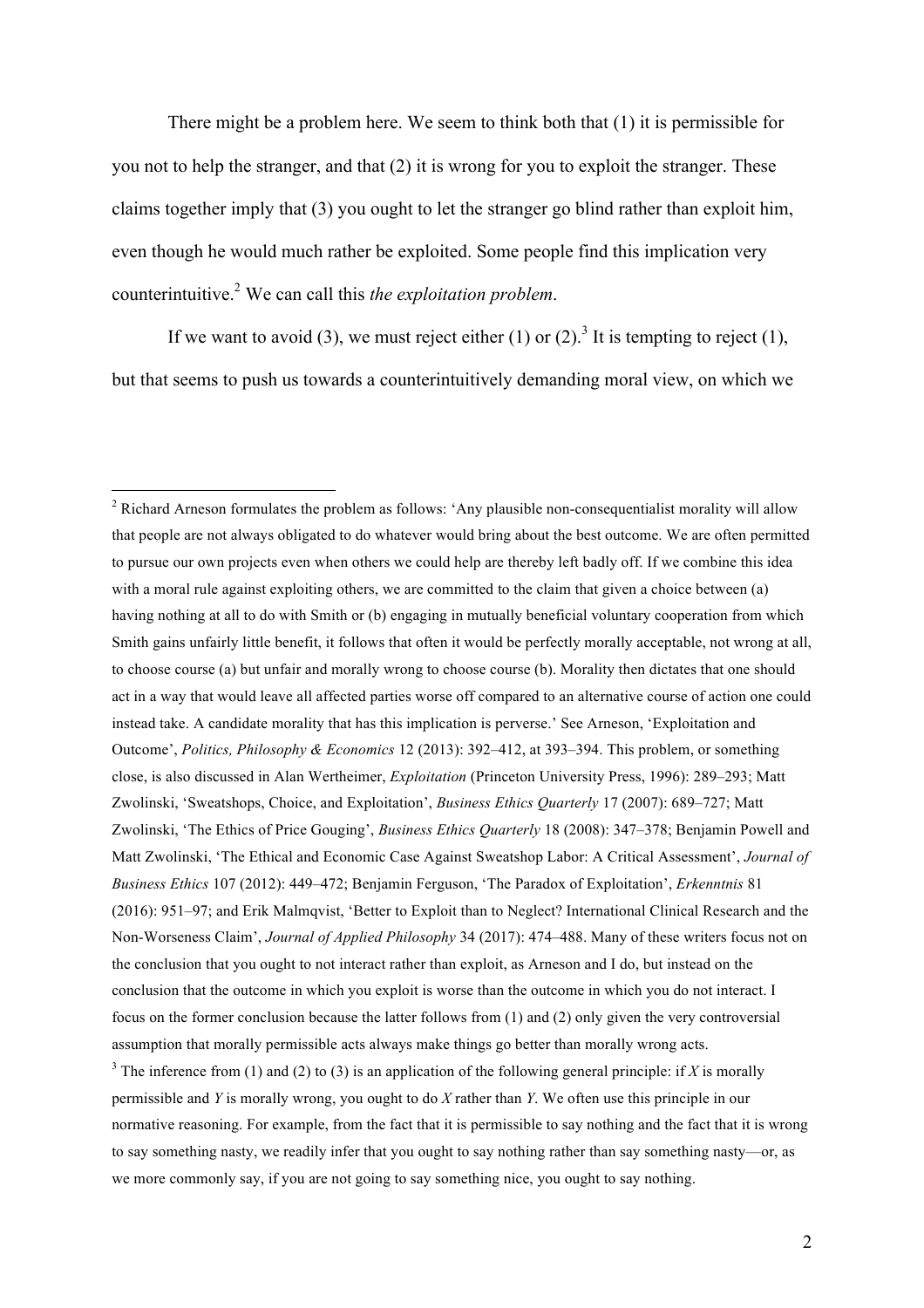are morally required to donate most of our income to charity.<sup>4</sup> Some people have therefore suggested that we reject (2), abandoning the belief that exploitation is wrong.<sup>5</sup> But many people think the most plausible response is just to embrace  $(3)$ . They have argued that, on reflection, there is nothing especially troubling about this implication.

In this paper, I briefly explain why I am unsatisfied with either embracing (3) or rejecting (2), and then argue in favour of rejecting (1). I argue that we can reject (1)—and the corresponding claim in parallel cases—without accepting a counterintuitively demanding moral view. If my argument succeeds, it has practical importance. Many companies currently exploit their employees, and my argument has implications for how they ought to reform.

# **2. Against Embracing (3)**

Many people think the best response to the exploitation problem is just to embrace claims like (3). Alan Wertheimer offers what seems to me the best support for this response. He asks us to consider an exploitative marriage.<sup>7</sup> He writes:

Suppose that *A* and *B* have a dating relationship. Let us assume that *A* would not act wrongly if *A* were to refuse to marry *B*. … Now suppose that *A* proposes to marry *B* if but only if *B* will agree to terms that are unfair with respect to the distribution of financial resources, care for the children, the division of household labor, and so forth. In other words, a traditional marriage. *B* would prefer to marry *A* on nonexploitative

 <sup>4</sup> For a defence of such a demanding moral view, see Peter Singer, 'Famine, Affluence, and Morality', *Philosophy & Public Affairs* 1 (1972): 229–243; and Shelly Kagan, *The Limits of Morality* (Oxford University Press, 1989).

<sup>&</sup>lt;sup>5</sup> See Zwolinski, 'Sweatshops, Choice, and Exploitation'; Zwolinski, 'The Ethics of Price Gouging'; and Powell and Zwolinski, 'The Ethical and Economic Case Against Sweatshop Labor'.

<sup>6</sup> See Wertheimer, *Exploitation*, 289–293; and Malmqvist, 'Better to Exploit than to Neglect?'.

<sup>7</sup> Wertheimer, *Exploitation*, 289–293.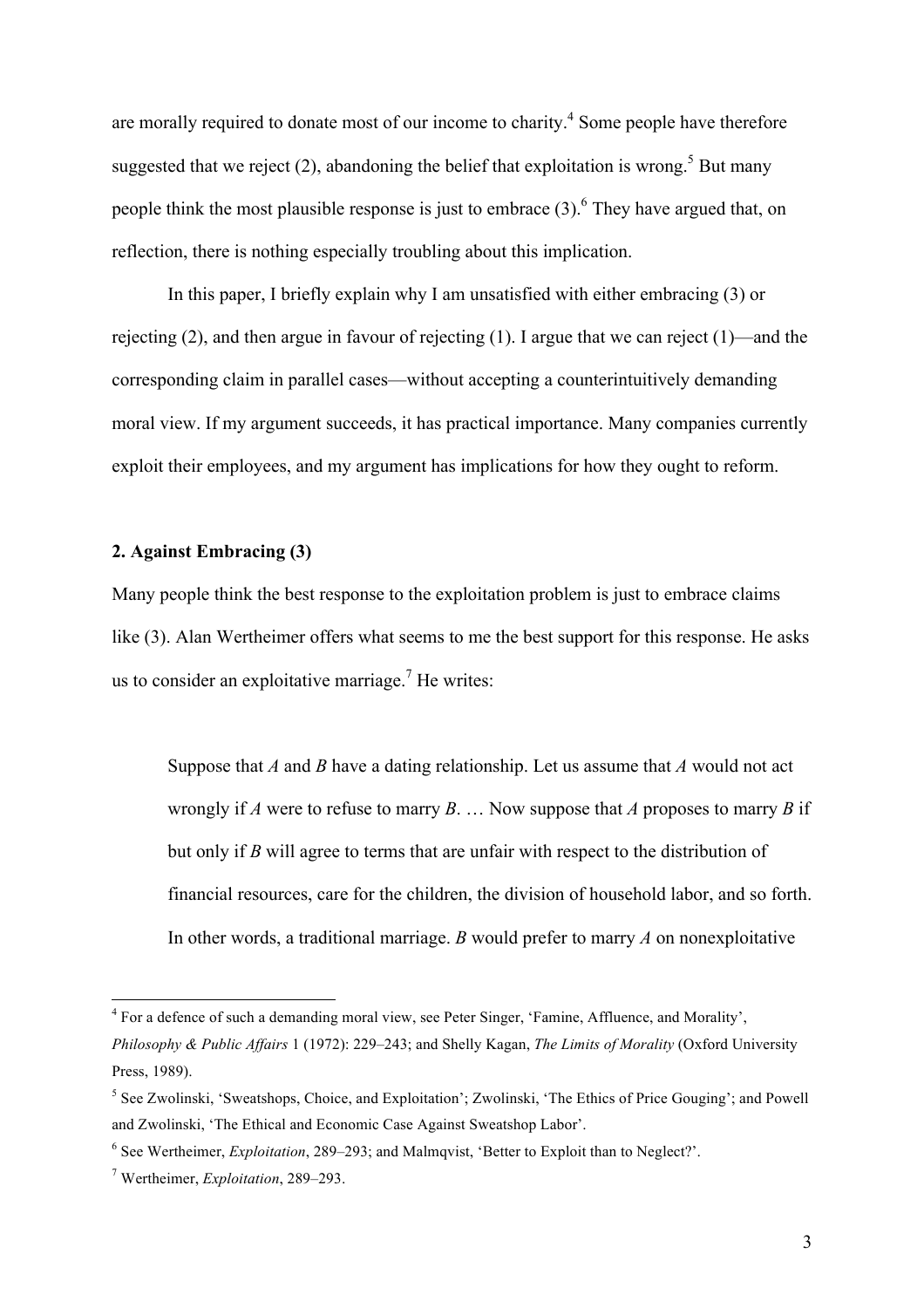terms, but that option is not available. Suppose, as well, that the exploitative marriage is better for *B*, all things considered, than not being married to *A*. And let us suppose that we really mean better. … *B* is better off in the exploitative marriage than she would otherwise be, if only because the marriage provides *B* with financial security, the children that she has always wanted to have, not to mention her affection for *A*.

… It does not seem preposterous to say that it is worse for *A* to enter into an exploitative marriage with *B* than not to marry *B*. ... I do not think that the wrongness of *A*'s action with respect to *B* is a straightforward function of the effect of *A*'s action on *B*'s welfare. Relationships create a new moral context, a different moral baseline, so to speak. … Once *A* starts down the road toward marriage, the moral standards against which his actions are to be evaluated undergo a change. The relationship establishes new possibilities, and *A* cannot simply insist that his actions be evaluated against the old standards rather than the new ones. Any transaction or relationship that creates a social surplus gives rise to a new moral feature—fairness or unfairness that does not arise outside of that transaction or relationship.

If we can plausibly accept that it is worse for *A* to enter into an exploitative marriage with *B* than not to marry *B*, Wertheimer contends, then we can plausibly accept claims like (3).

Wertheimer is surely right that whether *A* acts permissibly depends on more than simply how *A*'s act affects *B*'s welfare. There are many examples in which acts are wrong even though they are better for everyone they affect. It can be wrong to lie, for example, even when the truth would only hurt. But this observation does not for me reduce the counterintuitiveness of the implication that *A* ought not to marry *B* rather than enter into an exploitative marriage with *B*, especially when we make explicit what is implicit in the stipulation that 'the exploitative marriage is better for *B*, all things considered, than not being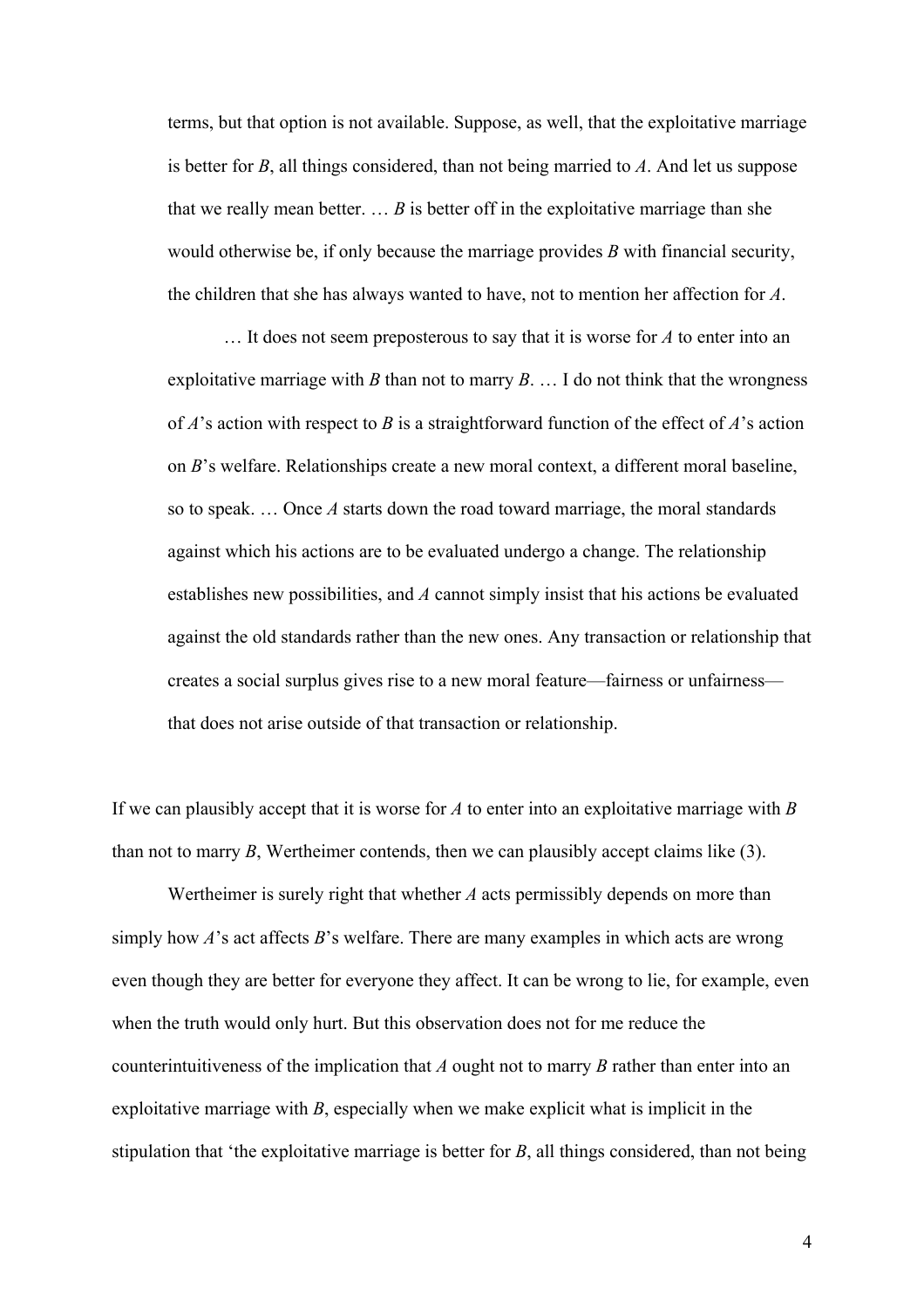married to  $A$ <sup>3</sup>.<sup>8</sup> If *A* does not marry *B*, *B* will never get married; *B* will remain poor, without companionship, and without the children that she has always wanted to have. With these details in mind, the implication that *A* ought not to marry *B* rather than enter into an exploitative marriage with *B* seems to me no less counterintuitive than (3).

Of course, even if we find (3) counterintuitive, we might still come to embrace it, for the alternatives might be even less plausible. But I will argue that there is a better option.

# **3. Against Rejecting (2)**

Some people have suggested that we respond to the exploitation problem by rejecting (2), abandoning the belief that exploitation is wrong. Benjamin Powell and Matt Zwolinski defend this response. They argue that, at least when exploitation is mutually advantageous, consensual, and without negative externalities, it cannot be morally worse than noninteraction<sup>9</sup>

I am very reluctant to abandon the belief that exploitation is wrong, even in cases where it is consensual and mutually advantageous. I suspect many other people will feel the same. But perhaps there is a way to make this response more attractive. We could deny that it is wrong for you to exploit the stranger while also holding that, nevertheless, exploiting the stranger would reveal your bad character and make you blameworthy.<sup>10</sup>

The trouble with this suggestion is that, if it is not wrong for you to exploit the stranger, it is not clear why doing so would necessarily make you blameworthy. It might be

 <sup>8</sup> Powell and Zwolinski make a similar point in 'The Ethical and Economic Case Against Sweatshop Labor', 470. For further discussion and criticism of Wertheimer's argument, see Zwolinski, 'Sweatshops, Choice, and Exploitation', 708–710; and Zwolinski, 'The Ethics of Price Gouging', 356–360.

<sup>9</sup> Powell and Zwolinski, 'The Ethical and Economic Case Against Sweatshop Labor'. Also see Zwolinski, 'Sweatshops, Choice, and Exploitation'; and Zwolinski, 'The Ethics of Price Gouging'.

 $10$  For discussion of the idea that we can be blameworthy without having acted wrongly, see T. M. Scanlon, *Moral Dimensions: Permissibility, Meaning, Blame* (Harvard University Press, 2008).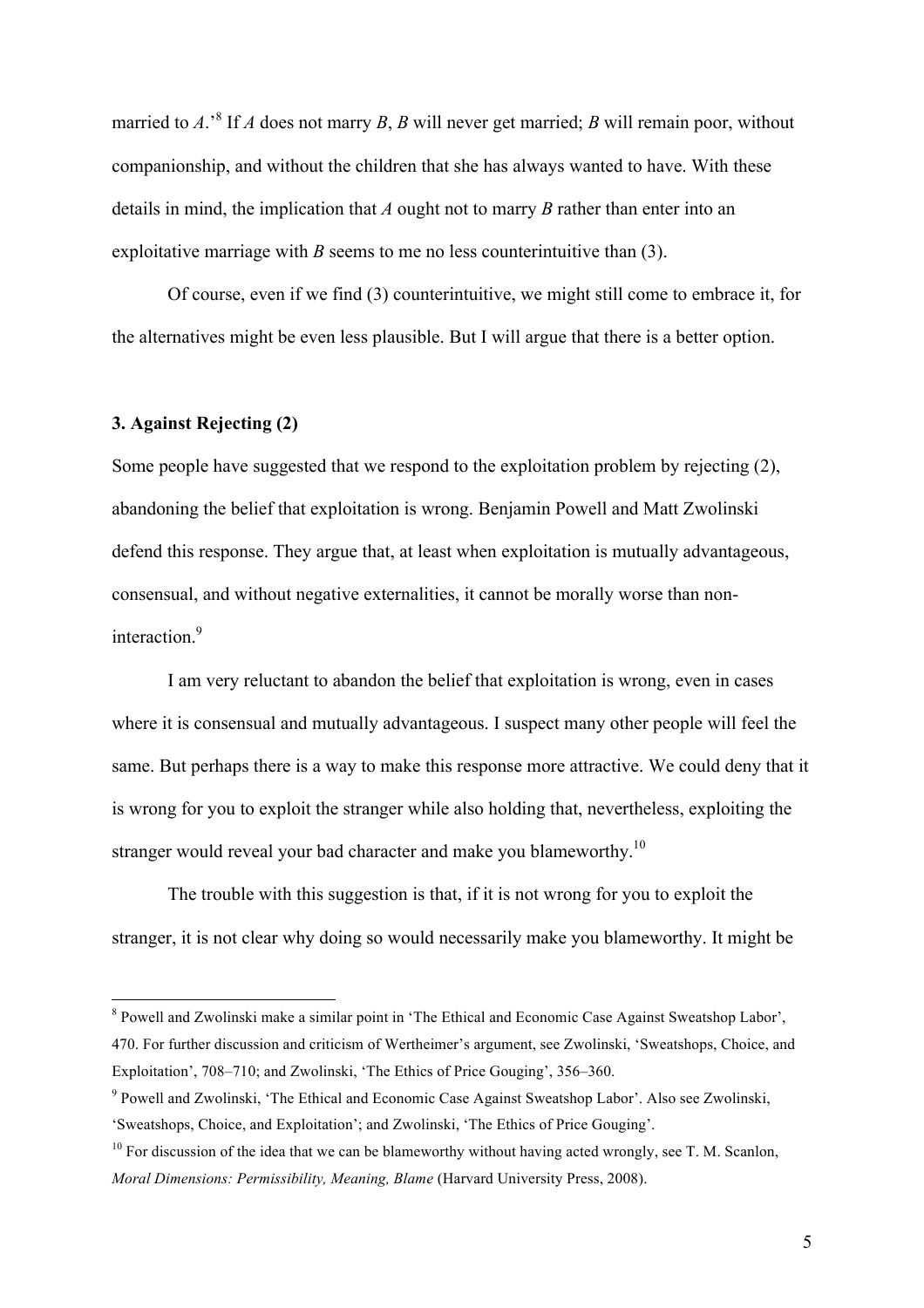suggested that exploiting the stranger would make you blameworthy because it would be motivated by greed. But many people are greedy, or at least desire to be rich, and we would not condemn them to anything like the extent that we would condemn you.

I am not sure whether I think it more plausible to embrace (3) or reject (2). Fortunately, we need not decide. A better response to the exploitation problem is available.

# **4. Rejecting (1)**

I said in the introduction that rejecting (1), the claim that it is permissible for you not to help the stranger, seems to push us towards a counterintuitively demanding moral view, on which we are morally required to donate most of our income to charity. This appearance is misleading.

There is a way for you to help the stranger that is entirely costless for you and does not exploit him: you could employ him on terms that leave you exactly as well off, all things considered, as you would have been had you not employed him. This would require you deriving *some* profit from employing him—enough to offset any associated financial and resource burdens, organisational work, opportunity costs, and so on. But any profit from the exchange above what is needed to make you indifferent between employing the stranger and not employing him would go towards increasing his salary and improving his working conditions.

What if the profit you make from employing the stranger is so small that, after subtracting enough to offset any costs to you, there is nothing left to increase the salary and working conditions of the stranger above the original, exploitative offer? In that case, I think we can plausibly revise our judgment that the original offer is exploitative. Though employers who demand that their employees work under such bad conditions for such a low wage would normally be exploiting them, that is because they would normally be deriving

6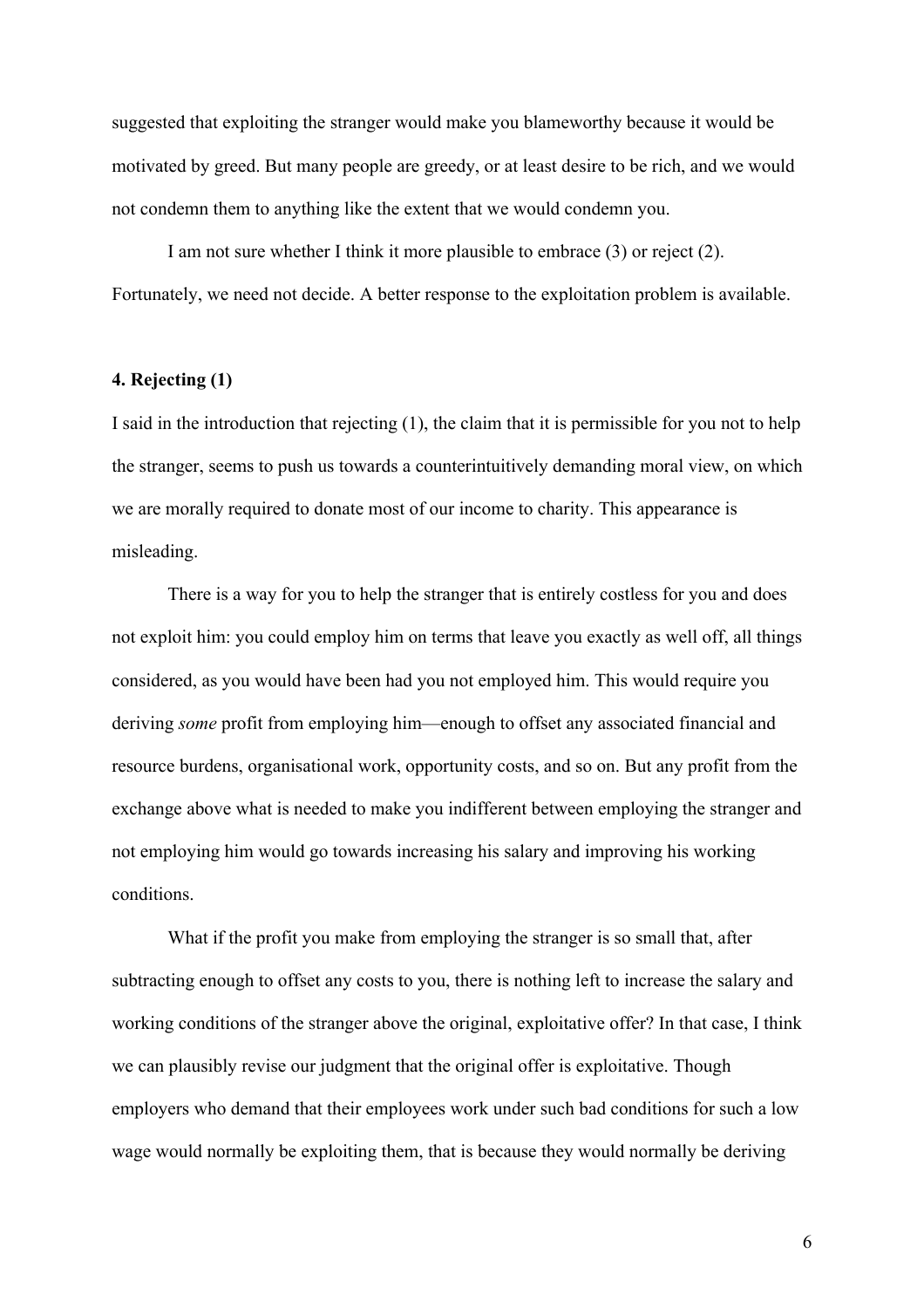large profits, and thereby taking advantage of the vulnerability of their employees. If you would not be deriving any profit from employing the stranger, you would not be taking advantage of him, and so, very plausibly, you would not be exploiting him.<sup>11</sup>

So, if the original offer to the stranger is genuinely exploitative, the option of costlessly helping the stranger is also available to you. And not only is this option available to you, it seems clear that you ought to take it.<sup>12</sup> This follows from the following, overwhelmingly plausible principle.

*Costless Rescue (CR)*: If you can spare someone from significant harm at no cost to yourself or others, and without violating any moral constraint, you ought to do so.<sup>13</sup>

CR implies that, at least initially, you ought to employ the stranger on terms that leave you exactly as well off, all things considered, as you would have been had you not employed him. Of course, once the stranger has earned enough to pay for the medical treatment, CR no longer applies, and you may then either end his employment or negotiate new terms.

If we accept CR, we must reject (1), for we must deny that it is permissible for you not to help the stranger. But in accepting CR and rejecting (1), we are not claiming that you ought to just give the stranger the \$1,000, so we are not committing ourselves to the kind of counterintuitively demanding moral view on which we ought to donate most of our extra income to charity.

 $11$  Nicholas Vrousalis calls the idea that exploitation necessarily involves taking advantage 'a platitude'. See his 'Exploitation: A Primer', *Philosophy Compass* 13 (2018): 1–14, at 2.

<sup>&</sup>lt;sup>12</sup> This claim needs to be qualified slightly, for it would clearly be permissible for you to instead employ the stranger on even better terms (at a cost to you), or to just give him the \$1,000. I gloss over this complexity for concision, but it would be easy enough to add the needed qualifications, and they would not affect my argument.

 $13$  This principle is less demanding, and in that way more plausible, than even the weaker of the rescue principles famously defended by Singer. See Singer, 'Famine, Affluence, and Morality', 231.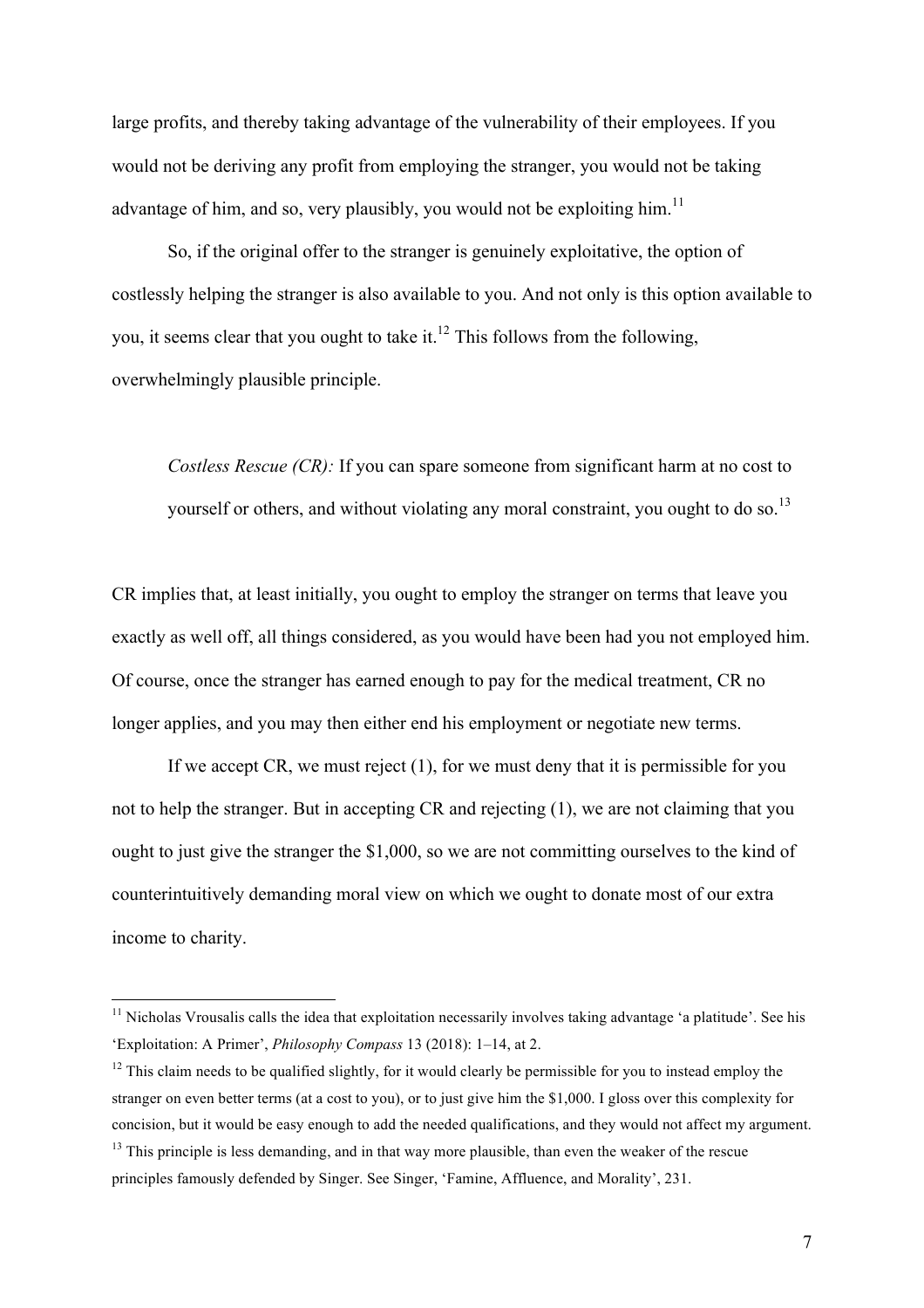If we accept CR and reject  $(1)$ , we can accept  $(2)$  while avoiding  $(3)$ . We thereby avoid the exploitation problem. And this response to the problem generalises. If *A* is in a position to exploit *B* by taking advantage of his vulnerability, *A* must also be in a position to costlessly help *B* by deriving only enough profit from their interaction to offset any associated costs. CR implies that *A* ought to do so.<sup>14</sup> Once *B* is no longer vulnerable, CR no longer applies, and *A* may then either end the interaction or negotiate new terms. (For concision, I leave this last point implicit in the arguments that follow.)

Many companies currently exploit their employees. This argument also applies to them. These companies employ people who, because they would otherwise suffer, have little choice but to accept low wages and bad working conditions. CR implies that these companies ought to use their profits to improve wages and working conditions up until further improvements would leave them worse off than if they had not employed their employees.<sup>15</sup> By doing so, they would be saving their employees from harm at no cost to themselves.<sup>16</sup>

The above reasoning might seem obviously confused, for improving wages and working conditions would clearly be very costly for these companies. But while it would be

<sup>&</sup>lt;sup>14</sup> A few people have suggested to me that it could be permissible for *A* to extract *some* additional profit from helping *B*—profit above what is needed to offset any associated costs—so long as the profit is not excessive. I am undecided about this suggestion, but accepting it is compatible with both CR and my response to the exploitation problem more generally. If it is permissible for *A* to extract some additional profit from *B*, then not extracting this profit is relevantly costly for *A*, so CR implies that *A* ought to help *B* while extracting no more than this amount of profit.

<sup>&</sup>lt;sup>15</sup> If we accept the suggestion, noted in footnote 14, that it is permissible for  $\Lambda$  to extract some, non-excessive profit from *B*, our conclusion about how exploitative companies ought to reform must be correspondingly weakened. CR then implies that exploitative companies ought to use their profits to improve wages and working conditions up until the profits they are extracting are non-excessive. Since the profits of many exploitative companies seem clearly excessive, this implication still has practical importance.

<sup>&</sup>lt;sup>16</sup> Even when employers are not exploiting their employees, there might be moral reasons for objecting to the inequalities between them. For example, the employers might have gotten to where they are by exploiting people at some earlier time, by benefitting from opportunities that others lacked, by benefitting from other structural injustices, or by making use of natural resources that ought to be under common ownership.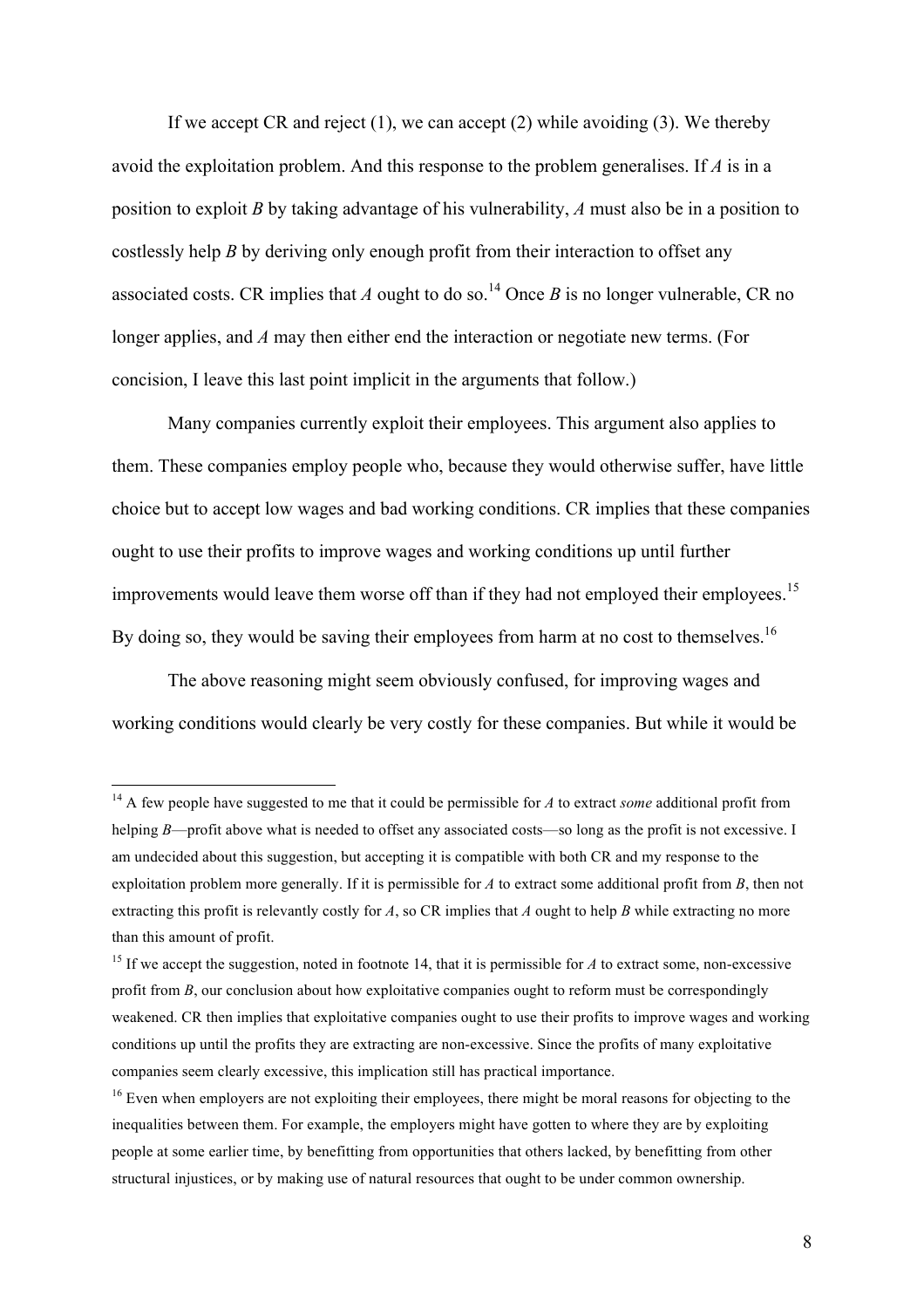very costly for them relative to the status quo, in which they are exploiting their employees, it would be entirely costless for them relative to their non-exploitative options. And this is the baseline that matters to CR. Here is an analogy. Suppose that a child is drowning in a shallow pond, and though you could easily save her, doing so would mean you miss your only opportunity to rob a bank. Clearly, you ought to save the child, and that is because, though saving her is very costly relative to the baseline that includes your impermissible options, it is entirely costless relative to the baseline that includes only your permissible options.<sup>17</sup>

It might now be objected that, had these companies not employed their employees, they would instead have invested their resources in other, permissible, and similarly profitable ways. So, for these companies to be no worse off than they would have been had they not employed their employees, they must continue to extract large profits. So, CR cannot require them to improve wages and working conditions much above what they currently offer.

Perhaps this is true of some of these companies. If so, we should revise our belief that these companies are exploiting their employees. If these companies are no better off, all things considered, than they would otherwise have been, they are not taking advantage of the vulnerability of their employees, and so, very plausibly, they are not exploiting them. But I doubt this is true of many of these companies. Paying low wages and providing bad working conditions typically yields unusually large profits. So, it is likely that most of these companies are much better off than they would otherwise have been.

I should stress that I am not here defending the familiar claim that, if these companies continue to employ their employees, they ought to improve their wages and working

 $17$  I should really say 'would-be' permissible options, for the requirement to save the child means that these options are not permissible after all. So, more precisely, what matters to CR is whether the act is costly relative to the alternatives that would be permissible were the act not morally required.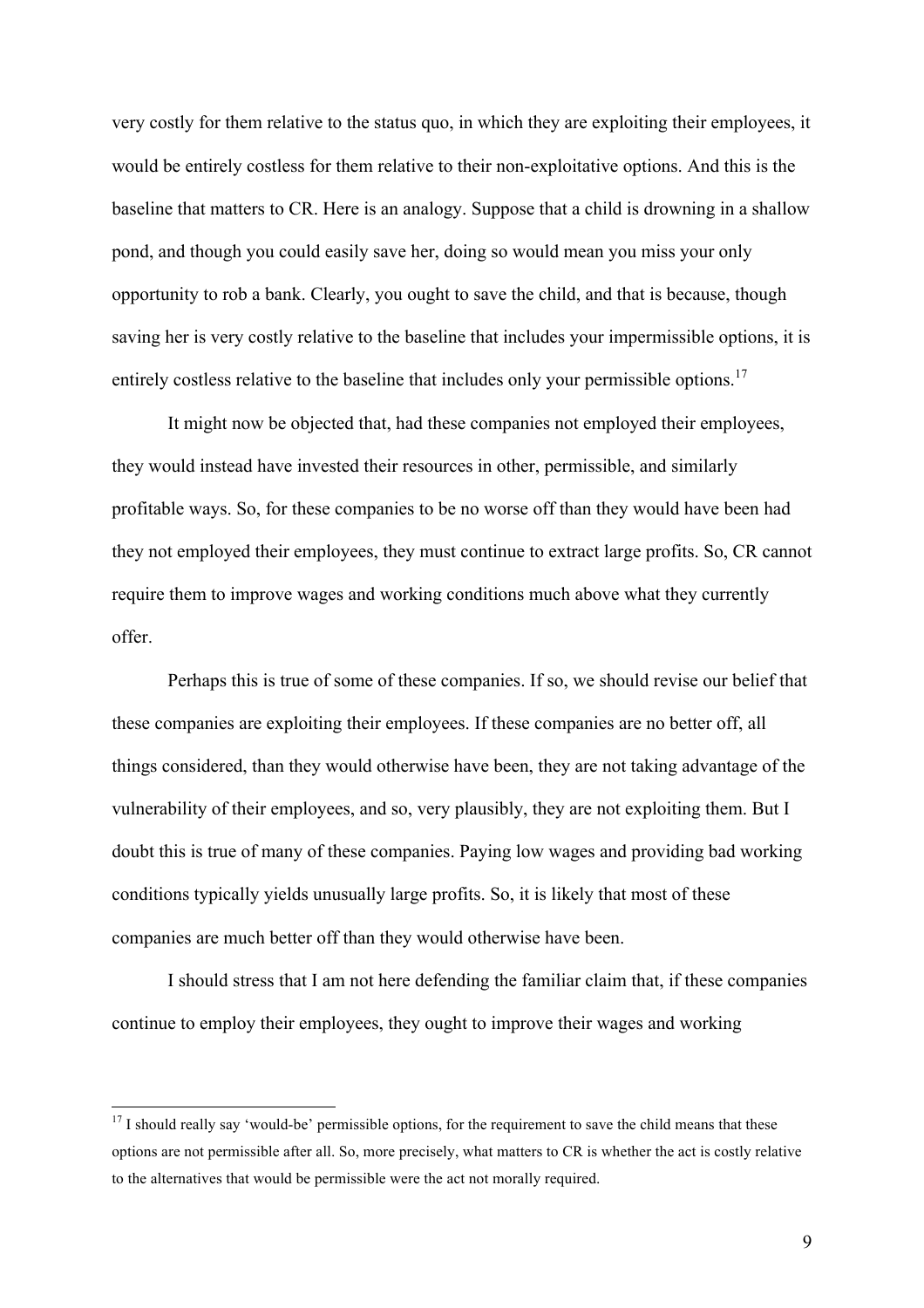conditions. I am instead defending the unconditional claim that these companies ought to continue to employ their employees and improve their wages and working conditions. It is because my claim is unconditional that it avoids the exploitation problem.

If my argument succeeds, it follows not only that these companies ought to continue to employ their employees and improve their wages and working conditions, but also that any other companies and individuals who are in a position to employ vulnerable people, on terms that benefit them, without making themselves any worse off, all things considered, ought to do so. It might seem that this makes my argument overly demanding. But it is difficult to see what the problem could be, given that my argument does not require anyone to make any sacrifice. Furthermore, I doubt there are many people to whom this claim applies. Not many of us have the resources or know-how to start companies that could employ vulnerable people on terms that benefit them without making ourselves any worse off.<sup>18</sup>

Here is another worry about my argument. I have assumed that, if *A* is in a position to exploit *B*, it follows that *B* is vulnerable, and more precisely, that *B* is facing the kind of suffering from which CR would direct *A* to rescue *B*, were *A* able to do so at no cost.<sup>19</sup> But some people seem tempted by accounts of exploitation on which *A* exploits *B* whenever they

<sup>&</sup>lt;sup>18</sup> An anonymous reviewer writes: 'I am not entirely convinced ... that few of us are capable of striking such deals with vulnerable people. Anybody who is at least moderately well off and regularly encounters vulnerable people would seem to have plenty of opportunities to outsource simple but somewhat inconvenient tasks (cleaning, ironing, walking dogs, etc.) to these people on conditions that benefit them without suffering loss.' If this is right, my argument implies that we should outsource these tasks. Since we would thereby help vulnerable people at no cost to ourselves, I welcome this implication. But it still seems to me that, for most of us, organising the outsourcing of these tasks would require more time and effort than is required to complete these tasks ourselves. So, I remain sceptical that many of us are in a position to costlessly help vulnerable people. <sup>19</sup> For support for this assumption, see Robert E. Goodin, *Protecting the Vulnerable: A Reanalysis of Our Social Responsibilities* (University of Chicago Press, 1985); Robert E. Goodin, 'Exploiting a Situation and Exploiting a Person', in Andrew Reeve (ed.), *Modern Theories of Exploitation* (Sage, 1987): 166–200; Allen W. Wood, 'Exploitation', *Social Philosophy and Policy* 12 (1995): 136–158; and Mikhail Valdman, 'A Theory of Wrongful Exploitation', *Philosophers' Imprint* 9 (2009): 1–14.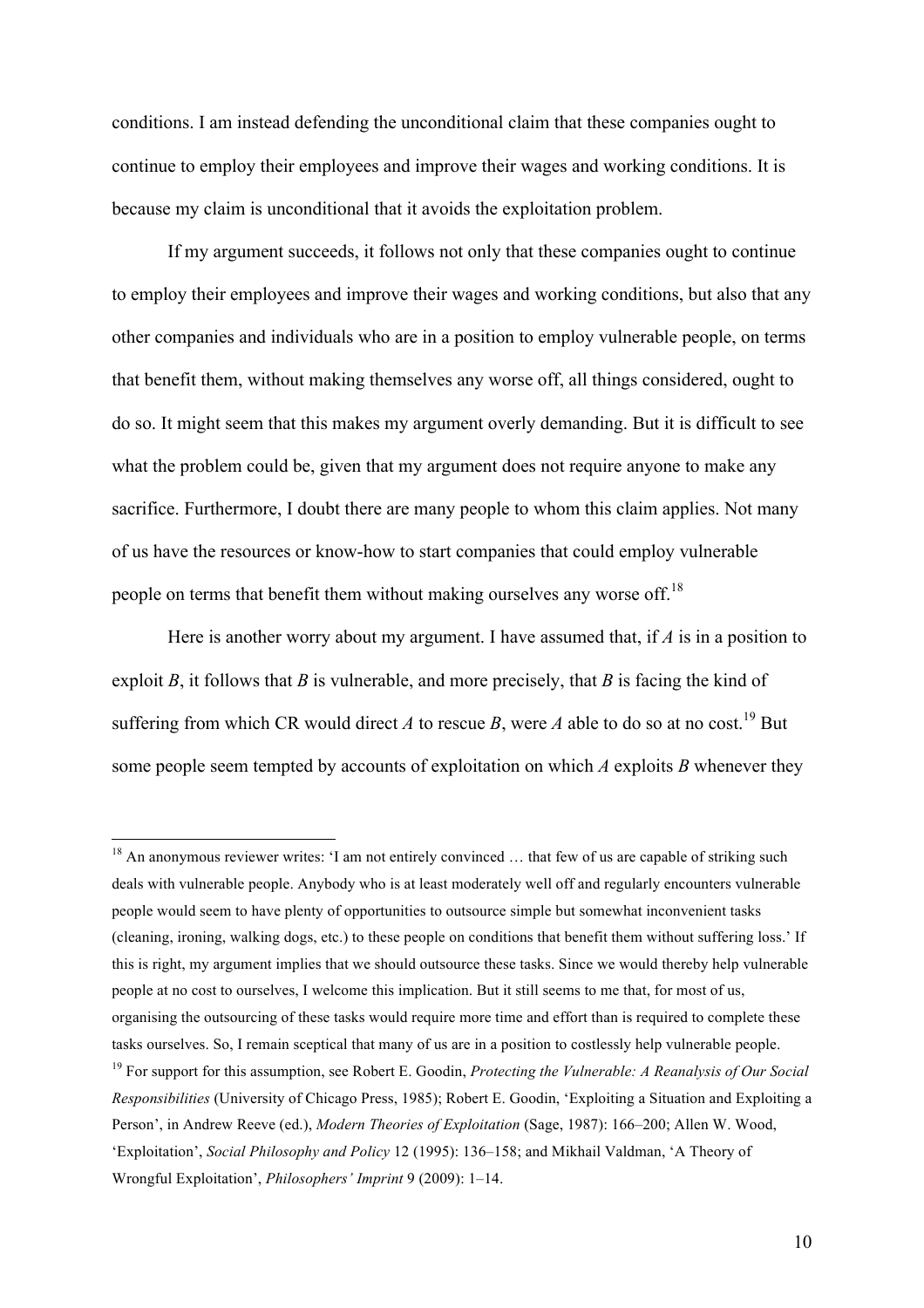transact on terms that are unfair to *B*, regardless of whether *B* is vulnerable.<sup>20</sup> Suppose that the fair price for a car is \$5,000, and *A* sells the car to *B* for \$6,000. These accounts of exploitation imply that *A* thereby exploits *B*. If we were to add that this exploitation is wrong, we would get an instance of the exploitation problem. We would get the implication that *A* ought not to sell the car to *B* rather than sell it to *B* for \$6,000, even if both *A* and *B* much prefer the latter. And this instance of the problem could not be solved by appeal to CR. Since *B* will not suffer without the car, CR cannot require *A* to give *B* a fairer price.

I think the fact that these accounts of exploitation give rise to instances of the exploitation problem that cannot be solved by appeal to CR gives us a reason to reject them. I also think there is independent reason to reject them, especially as accounts of *wrongful*  exploitation, for they imply that there is exploitation in cases where intuitively there is none. This seems to me illustrated by the case just described. If *B* is willing to pay an unfair price for the car despite having reasonable alternatives, it seems to me odd to say that *A* is exploiting *B*, and even more odd to say that *A* is wrongfully exploiting  $B$ <sup>21</sup>

It might be helpful to explain how my argument applies to a somewhat more complicated case. Recall the stranger who is going blind. Suppose there are many other strangers in the same position, and you can employ only one of them. Since each is desperate for the job, a bidding contest ensues, with each offering to work for less and less pay, under

 <sup>20</sup> Wertheimer seems at least tempted by such an account. See his *Exploitation*, Chapter 7. Vrousalis attributes such an account to Wertheimer in his 'Exploitation: A Primer', 8.

 $21$  Valdman makes this point in 'A Theory of Wrongful Exploitation', 13. He writes: 'To wrongly exploit someone is to *extract* benefits from him—it is to use the fact that his back is to the wall, so to speak, to get him to accept lopsided and outrageous terms of exchange. The special wrongness of doing so is not captured by a view that considers all instances of excessive gain to involve wrongful exploitation.' See also Goodin, 'Exploiting a Situation and Exploiting a Person', 175. For discussion of the vulnerability condition, see Ruth Sample, *Exploitation: What It Is and Why It's Wrong* (Rowan and Littlefield, 2003); and Hallie Liberto, 'Exploitation and the Vulnerability Clause', *Ethical Theory and Moral Practice* 17 (2014): 619–629.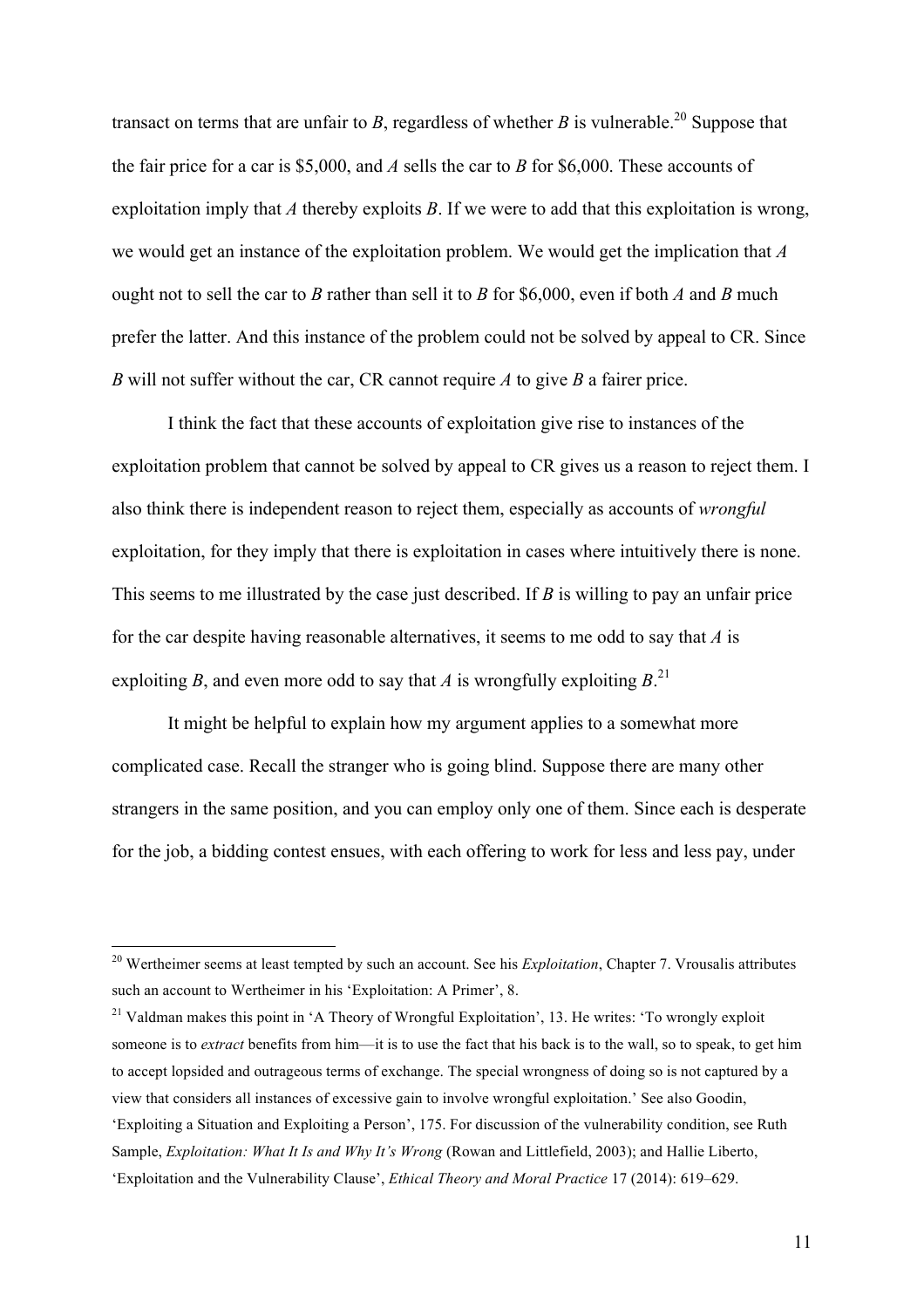worse and worse conditions.<sup>22</sup> It might seem that CR permits you to accept the offer that is best for you, for doing otherwise will make you worse off than you could have been. But that is not right. If the offers being tabled are exploitative, accepting them is wrong. And when applying CR, we must ignore your impermissible options. So, employing one of the strangers on non-exploitative terms is, in the morally relevant sense, entirely costless for you.

That response to the case might seem too quick. Suppose two of the strangers, *A* and *B*, offer to work for the same, very low wage. If you employ *A* on this wage, you are not benefitting relative to employing *B* on this wage, and vice versa. So, it might seem that, on my view, whether employing *A* is exploitative depends on whether employing *B* is permissible, and thus on whether employing *B* is exploitative, and vice versa. This gives rise to a circle. However, clearly you cannot justify employing *A* on this wage by insisting that you would otherwise employ *B* on this wage, and vice versa. So, what this possibility shows is that, in determining whether an option benefits you in a way that would make it exploitative, we should exclude not only your impermissible options but also any option whose permissibility depends on the permissibility of the option in question.

I should also explain how my argument applies to Wertheimer's marriage case, discussed in Section 2. <sup>23</sup> Recall that '*A* proposes to marry *B* if but only if *B* will agree to terms that are unfair with respect to the distribution of financial resources, care for the children, the division of household labor, and so forth.' This arrangement would be 'better for *B*, all things considered, than not being married to *A* … because the marriage provides *B* with financial security, the children that she has always wanted to have, not to mention her affection for *A*.'

12

 $^{22}$  I am grateful to an anonymous reviewer for encouraging me to discuss this kind of case.

 $^{23}$  I am grateful to an anonymous reviewer for encouraging me to return to this case.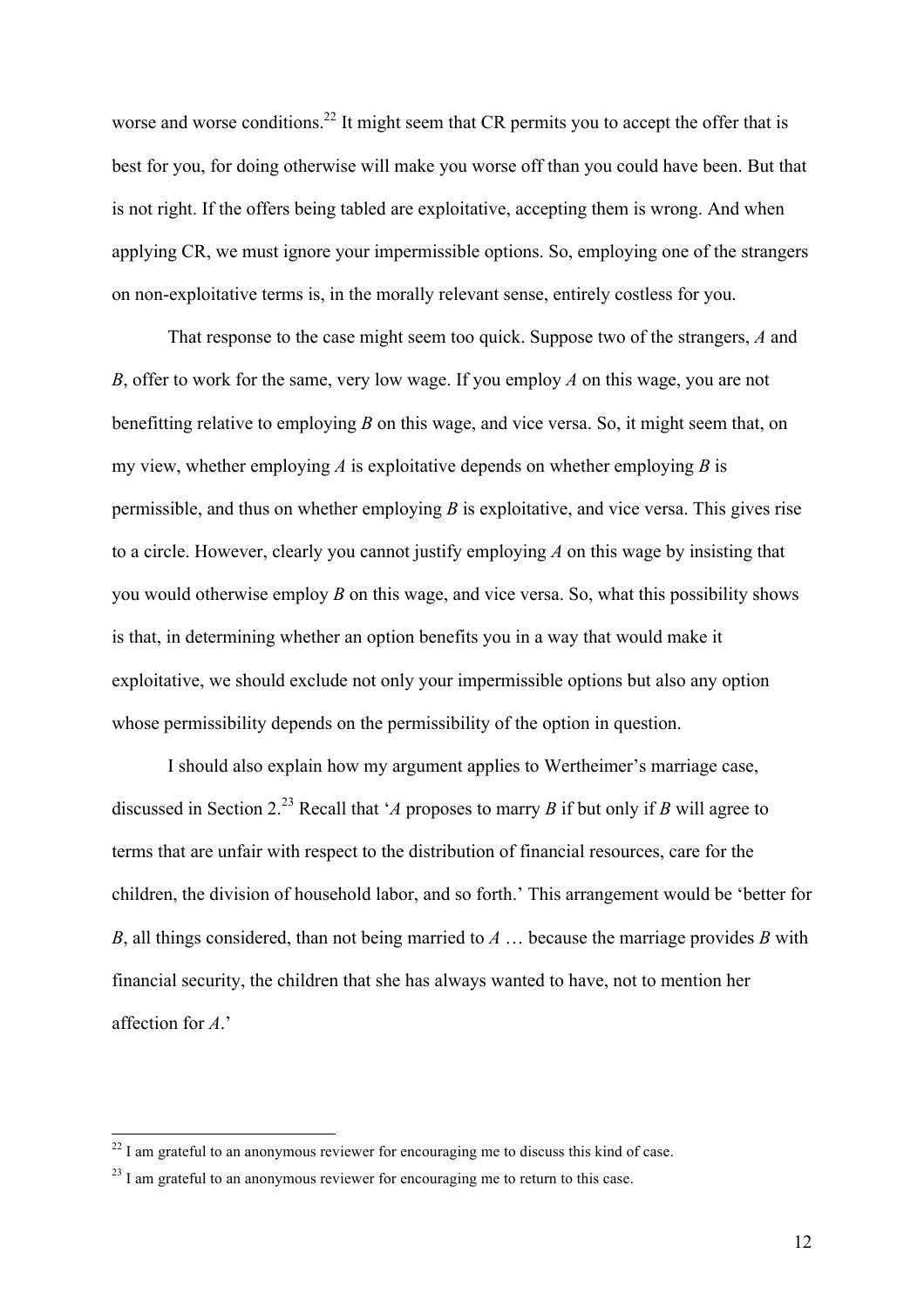This is a tricky case. For my argument, it matters whether *B* is facing the kind of suffering from which CR would direct *A* to rescue *B*, were *A* able to do so at no cost, and whether marrying *B* on more egalitarian terms would make *A* worse off, all things considered, than *A* would otherwise be. Suppose first that *B* is facing the relevant kind of suffering, and marrying *B* on more egalitarian terms would not make *A* worse off, all things considered. CR then implies that *A* ought to marry *B*, and to do so on non-exploitative terms. This implication might seem difficult to accept. But we should keep in mind the unusual circumstances on which it depends. We are supposing that marrying *B* would not make *A* worse off. We should therefore imagine that *A* does not have, nor will come to have, romantic affection for anyone else, and that *A* has no preference against living with and even having children with *B*. When we keep in mind these details, and also that *B* will suffer unless *A* marries her, it does not seem to me so difficult to accept that *A* ought to marry *B*.

Suppose next that the only way for marrying *B* to make *A* no worse off, all things considered, is for the marriage to conform to the proposed, inegalitarian terms. I suggest that we should then revise our judgment that these terms are exploitative. Again, this might seem difficult to accept. But we should again keep in mind the unusual circumstances on which this judgment depends. When people marry on very inegalitarian terms, this normally significantly benefits one of the partners. But we are supposing that the marriage would not make *A* better off. Since *A* would not be benefitting, *A* would not be taking advantage of *B*. This makes it much more plausible to deny that the marriage would be exploitative.

Suppose finally that the struggles *B* faces without marriage do not constitute suffering of the kind from which CR would require *A* to rescue *B*, were *A* able to do so at no cost. If we accept my argument, we must now deny that it would be wrong for *A* to marry *B* on the proposed, inegalitarian terms, even if *A* benefits from doing so. This is, admittedly, a significant cost. But it seems to me a cost worth paying. We should keep in mind that,

13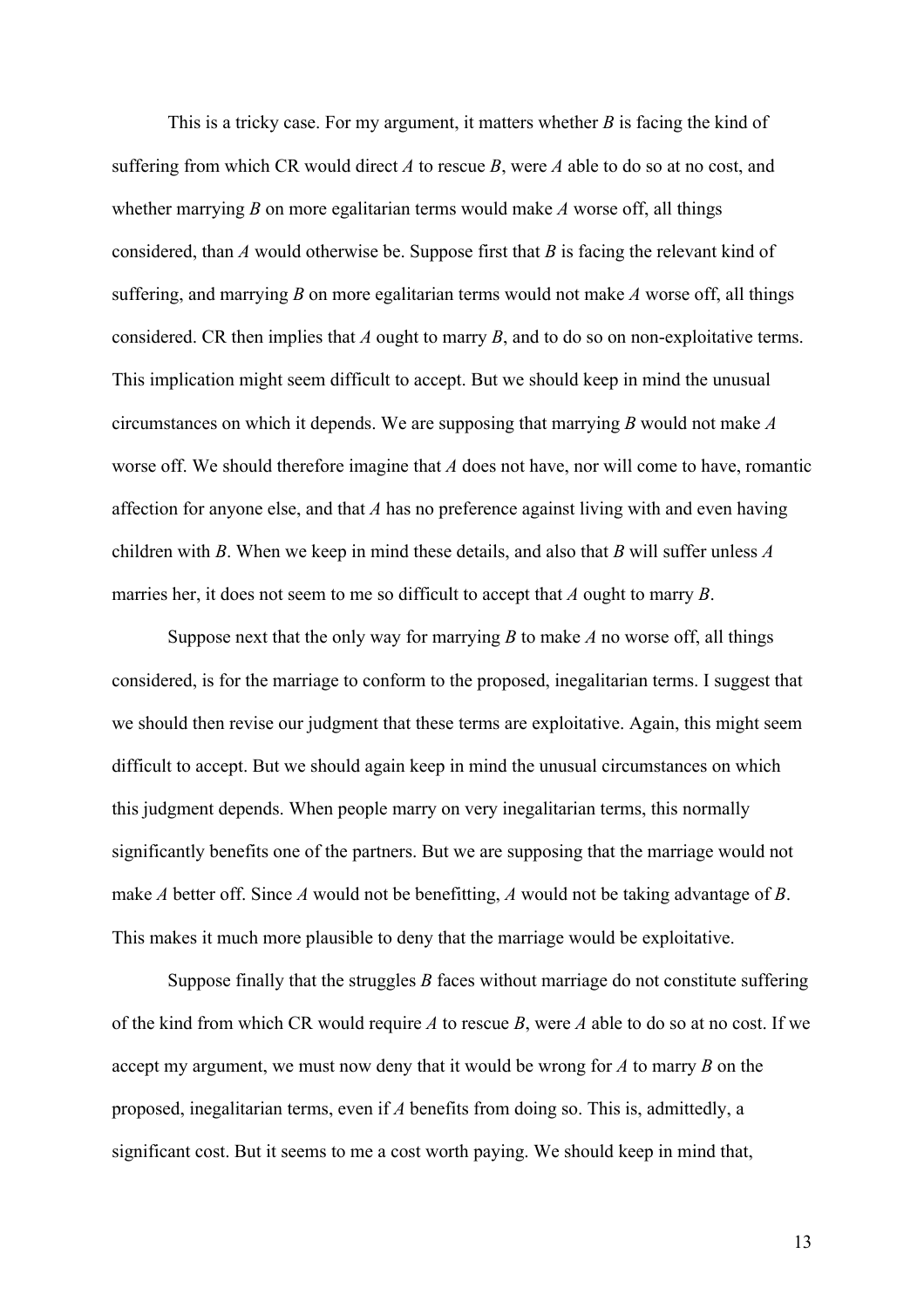because *B* will not suffer without the marriage, she is not forced to accept the proposal. We could still hold that the inegalitarian marriage, though not wrong, is unfair. And if there can be non-wrongful exploitation, we could also hold that this marriage is an instance.

# **5. The All or Nothing Problem**

That completes my response to the exploitation problem. I summarise my argument below. But before concluding, I want to briefly contrast the exploitation problem with what I have elsewhere called *the all or nothing problem*. <sup>24</sup> Here is an illustration of this problem:

A villain kidnaps five children and then hands you two cups of the same deadly poison. If you walk away, the villain will kill all five children. If you drink from the first cup, the villain will let all five children go unharmed. If you drink from the second cup, the villain will let four children go unharmed and kill the fifth.

Since drinking from either cup would mean your death, it is very plausible that

(1\*) it is permissible for you to walk away.

Since saving all five children requires no greater sacrifice than saving only four, it is very plausible that

(2\*) it is wrong for you to save only four children.

 <sup>24</sup> Joe Horton, 'The All or Nothing Problem', *The Journal of Philosophy* 114 (2017): 94–104.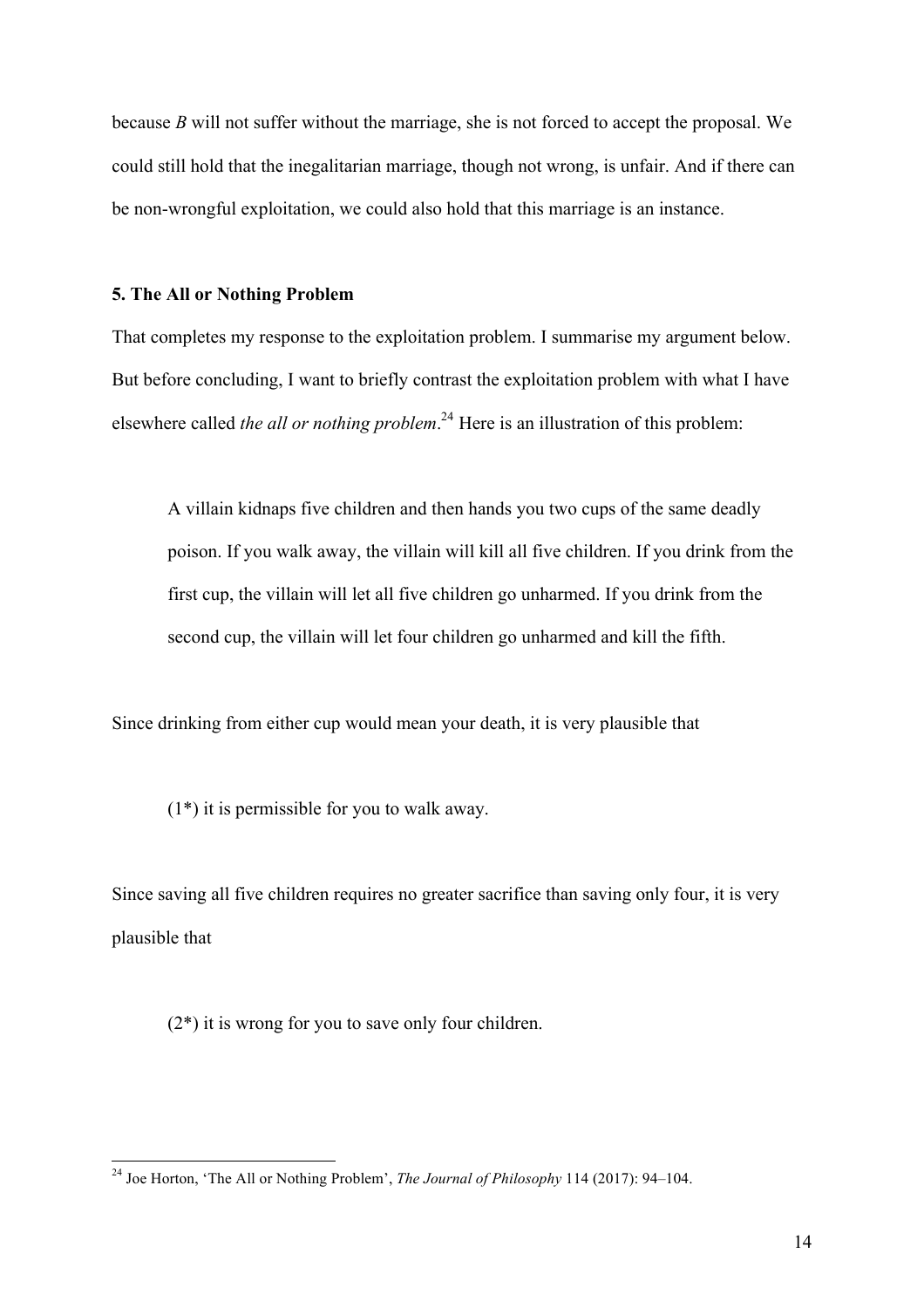But suppose that you are a bad person, and you dislike the fifth child. You are willing to save the other four, but you are not going to save the fifth.  $(1^*)$  and  $(2^*)$  seem to imply that

 $(3^*)$  you ought to walk away rather than save only four children.<sup>25</sup>

Some people find this implication very counterintuitive.<sup>26</sup>

It might initially seem that the exploitation problem and the all or nothing problem are closely related, such that they should have a unified solution. I think the similarity is superficial. Since there is no way for you to costlessly save all five children, we cannot solve the all or nothing problem by appeal to CR. And in other work, I have defended a response to the all or nothing problem that does not help with the exploitation problem.<sup>27</sup> I think we should conclude that these are distinct problems that require distinct responses.

# **6. Summary**

I have argued that we should respond to the exploitation problem not by embracing (3) or rejecting (2), but rather by accepting CR and rejecting (1). CR implies that you ought to employ the stranger on terms that leave you exactly as well off, all things considered, as you would have been had you not employed him. This response to the problem generalises. If *A* is in a position to exploit *B* by taking advantage of his vulnerability, *A* must also be in a position

 $25$  For a defence of this inference, see Horton, 'The All or Nothing Problem', 96.

<sup>26</sup> For discussion, see Theron Pummer, 'Whether and Where to Give', *Philosophy & Public Affairs* 44 (2016): 77–95, at 88–91; Jeff McMahan, 'Doing Good and Doing the Best', in Paul Woodruff (ed.), *The Ethics of Giving* (Oxford University Press, 2018), Chapter 3; and Thomas Sinclair, 'Are We Conditionally Obligated to be Effective Altruists?', *Philosophy & Public Affairs* 46 (2018): 36–59. For discussion of cases with a similar structure, see Derek Parfit, 'Future Generations: Further Problems', *Philosophy & Public Affairs* 11 (1982): 113–172, at 131; and Kagan, *The Limits of Morality*, 16.

<sup>&</sup>lt;sup>27</sup> Horton, 'The All or Nothing Problem'.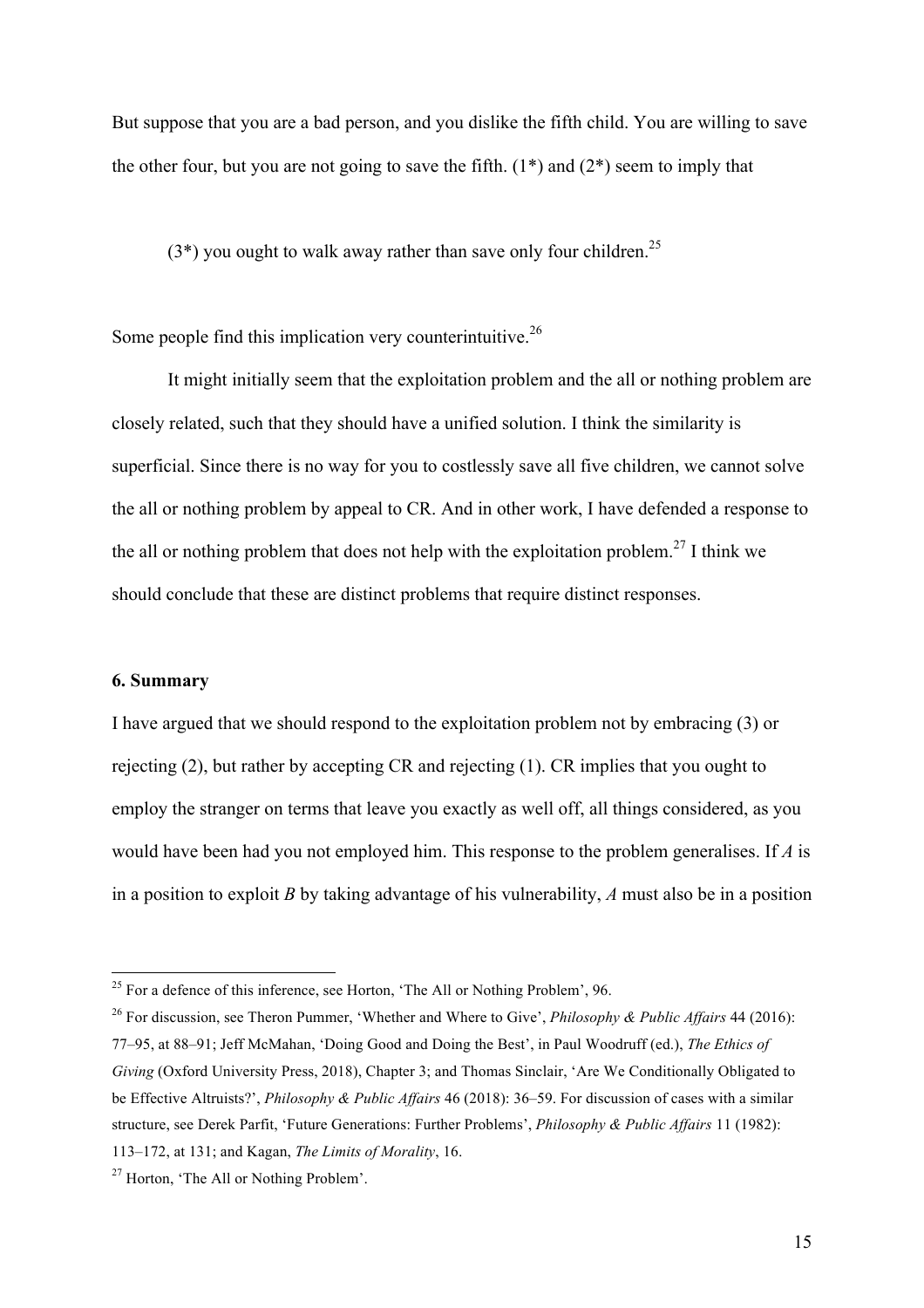to costlessly help *B* by deriving only enough profit from their interaction to offset any associated costs. CR implies that *A* ought to do so.

If my argument succeeds, it has practical importance. Many companies currently exploit their employees. CR implies that these companies ought to use their profits to improve wages and working conditions up until further improvements would leave them worse off than if they had not employed their employees. By doing so, they would be saving their employees from harm at no (morally relevant) cost to themselves.

#### **Bibliography**

- Arneson, Richard. 'Exploitation and Outcome', *Politics, Philosophy & Economics* 12 (2013): 392–412
- Ferguson, Benjamin. 'The Paradox of Exploitation', *Erkenntnis* 81 (2016): 951–97
- Goodin, Robert E. 'Exploiting a Situation and Exploiting a Person', in Andrew Reeve (ed.), *Modern Theories of Exploitation* (Sage, 1987): 166–200
- Goodin, Robert E. Protecting the Vulnerable: A Reanalysis of Our Social Responsibilities (University of Chicago Press, 1985)
- Horton, Joe. 'The All or Nothing Problem', *The Journal of Philosophy* 114 (2017): 94–104
- Kagan, Shelly. *The Limits of Morality* (Oxford University Press, 1989)
- Liberto, Hallie. 'Exploitation and the Vulnerability Clause', *Ethical Theory and Moral Practice* 17 (2014): 619– 629
- Malmqvist, Erik. 'Better to Exploit than to Neglect? International Clinical Research and the Non-Worseness Claim', *Journal of Applied Philosophy* 34 (2017): 474–488
- McMahan, Jeff. 'Doing Good and Doing the Best', in Paul Woodruff (ed.), *The Ethics of Giving* (Oxford University Press, 2018): Chapter 3
- Parfit, Derek. 'Future Generations: Further Problems', *Philosophy & Public Affairs* 11 (1982): 113–172
- Powell, Benjamin and Zwolinski, Matt. 'The Ethical and Economic Case Against Sweatshop Labor: A Critical Assessment', *Journal of Business Ethics* 107 (2012): 449–472
- Pummer, Theron. 'Whether and Where to Give', *Philosophy & Public Affairs* 44 (2016): 77–95
- Sample, Ruth J. *Exploitation: What It Is and Why It's Wrong* (Rowman and Littlefield, 2003)
- Scanlon, T. M. *Moral Dimensions: Permissibility, Meaning, Blame* (Harvard University Press, 2008)
- Sinclair, Thomas. 'Are We Conditionally Obligated to be Effective Altruists?', *Philosophy & Public Affairs* 46 (2018): 36–59
- Singer, Peter. 'Famine, Affluence, and Morality', *Philosophy & Public Affairs* 1 (1972): 229–243
- Valdman, Mikhail. 'A Theory of Wrongful Exploitation', *Philosophers' Imprint* 9 (2009): 1–14
- Vrousalis, Nicholas. 'Exploitation: A Primer', *Philosophy Compass* 13 (2018): 1–14
- Wertheimer, Alan. *Exploitation* (Princeton University Press, 1996): 289–293
- Wood, Allen W. 'Exploitation', *Social Philosophy and Policy* 12 (1995): 136–158